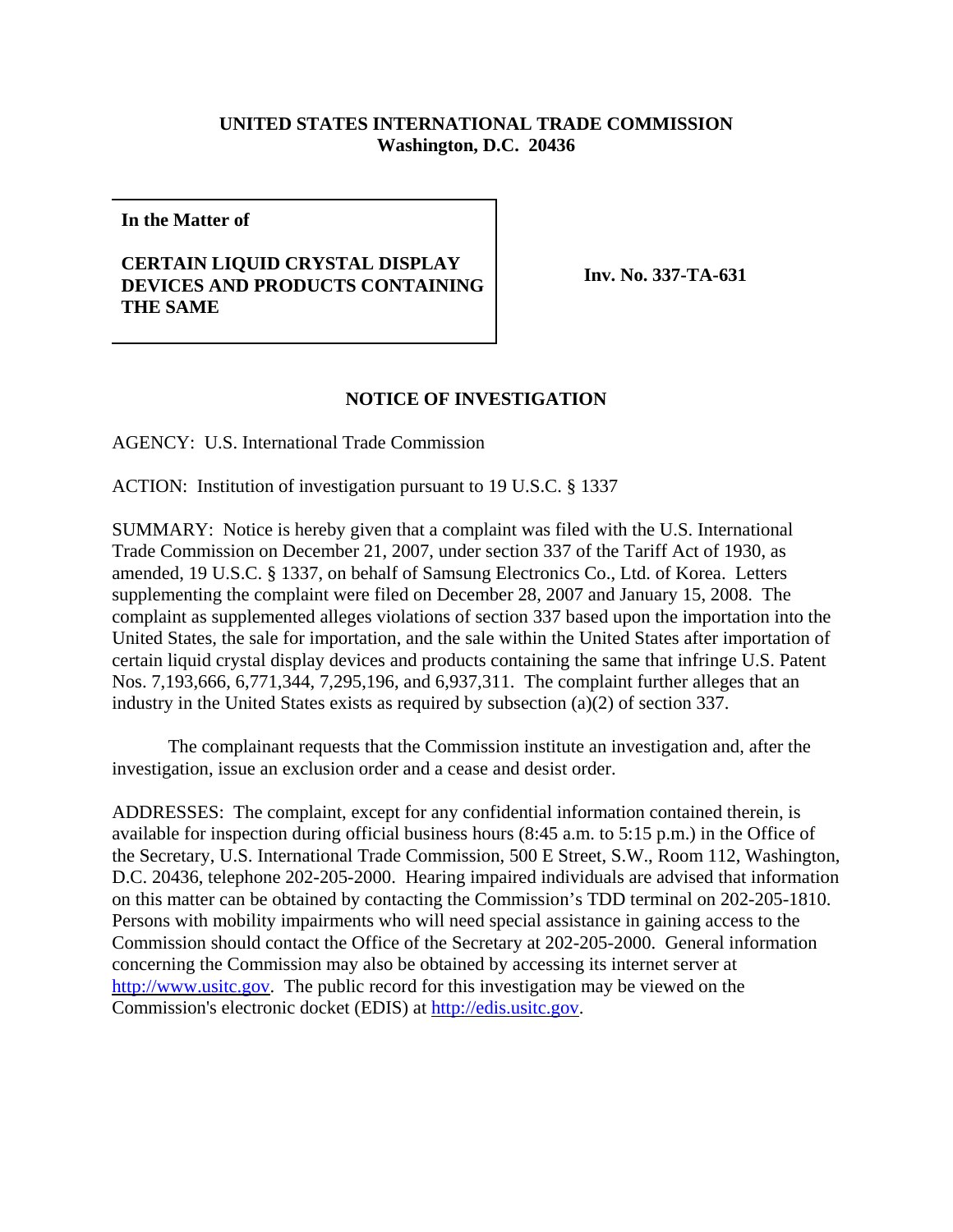FOR FURTHER INFORMATION CONTACT: Mareesa A. Frederick, Esq., Office of Unfair Import Investigations, U.S. International Trade Commission, telephone (202) 205-2560.

AUTHORITY: The authority for institution of this investigation is contained in section 337 of the Tariff Act of 1930, as amended, and in section 210.10 of the Commission's Rules of Practice and Procedure, 19 C.F.R. § 210.10 (2007).

SCOPE OF INVESTIGATION: Having considered the complaint, the U.S. International Trade Commission, on January 18, 2008, ORDERED THAT –

(1) Pursuant to subsection (b) of section 337 of the Tariff Act of 1930, as amended, an investigation be instituted to determine whether there is a violation of subsection  $(a)(1)(B)$  of section 337 in the importation into the United States, the sale for importation, or the sale within the United States after importation of certain liquid crystal display devices and products containing the same by reason of infringement of one or more of claims 1, 2, 8, 15-17, 19-21, and 23 of U.S. Patent No. 7,193,666; claims 7 and 8 of U.S. Patent No. 6,771,344; claims 1-9, 11-14, and 16 of U.S. Patent No. 7,295,196; and claims 6-8 of U.S. Patent No. 6,937,311, and whether an industry in the United States exists as required by subsection (a)(2) of section 337;

(2) For the purpose of the investigation so instituted, the following are hereby named as parties upon which this notice of investigation shall be served:

(a) The complainant is  $-$ 

Samsung Electronics Co., Ltd. 416 Maetan-dong, Youngtong-gu Suwon, Kyunggi-Do, Korea 443-742

(b) The respondents are the following entities alleged to be in violation of section 337, and are the parties upon which the complaint is to be served:

> Sharp Corporation 22-22 Nagaike-cho, Abeno-ku Osaka 545-8522, Japan

Sharp Electronics Corporation 1 Sharp Plaza Mahwah, New Jersey 07430-2135

Sharp Electronics Manufacturing Company of America, Inc. 9295 Siempre Viva Road, Suite J2 San Diego, California 92154